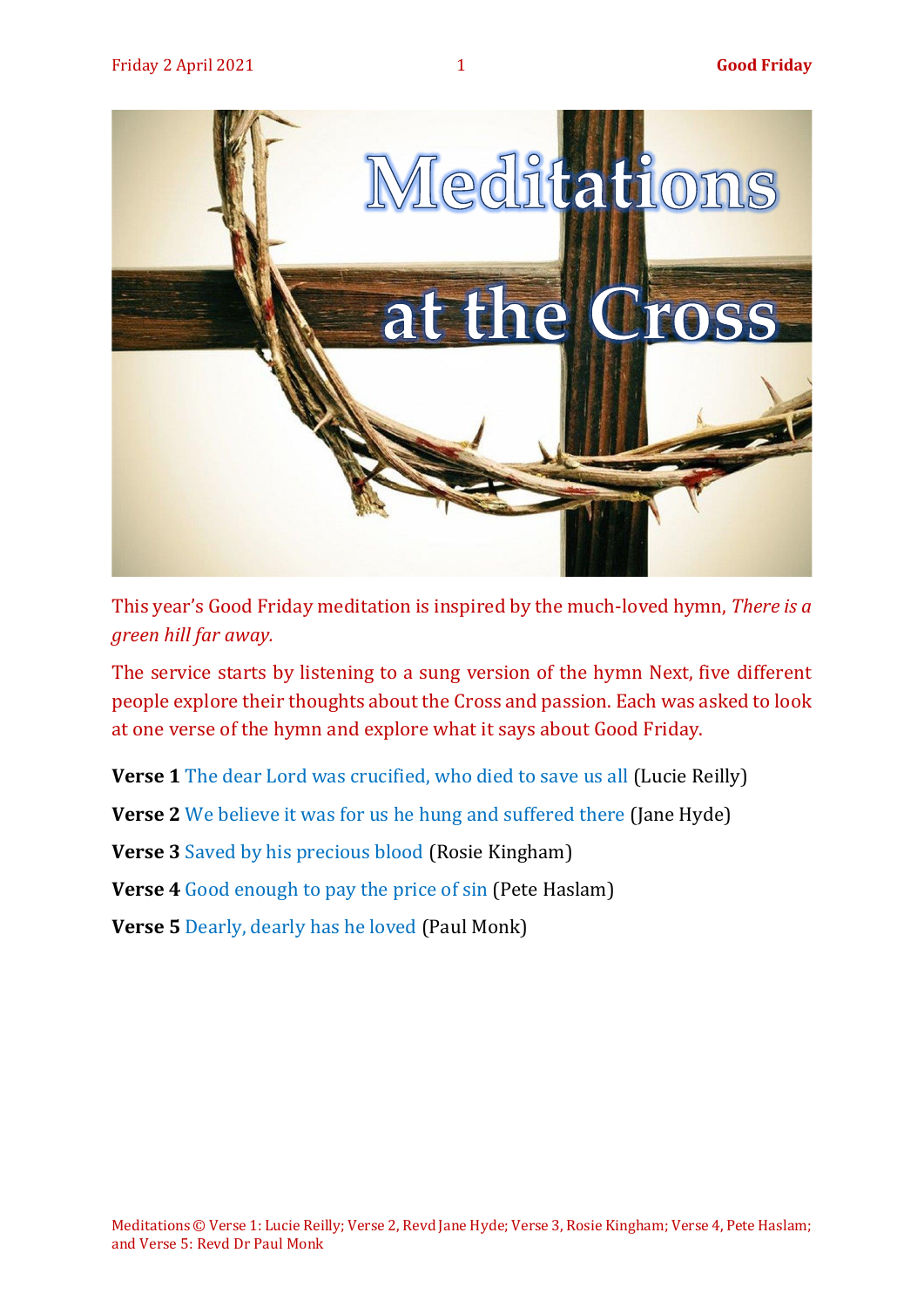# The Gathering

In the name of the Father, and the Son and the Holy Spirit.

#### All **Amen**

#### Let us pray:

Almighty and everlasting God, who in your tender love towards the human race sent your Son our Saviour Jesus Christ to take upon him our flesh and to suffer death upon the cross: grant that we may follow the example of his patience and humility, and also be made partakers of his resurrection; through Jesus Christ your Son our Lord, who is alive and reigns with you, in the unity of the Holy Spirit, one God, now and for ever.

#### Sentences from scripture

Jesus said to his disciples, 'Whoever wants to be my disciple must deny themselves and take up their cross and follow me. For whoever wants to save their life will lose it, but whoever loses their life for me will find it.' *Matthew 16:24,25*

Once we were far off, but now in union with Christ Jesus we have been brought near through the shedding of Christ's blood, for he is our peace. *Ephesians 2:13,14*

Hymn **[There is a green hill far away](https://www.youtube.com/watch?v=MupXfT-uvyY)** (please click on this link to hear the hymn)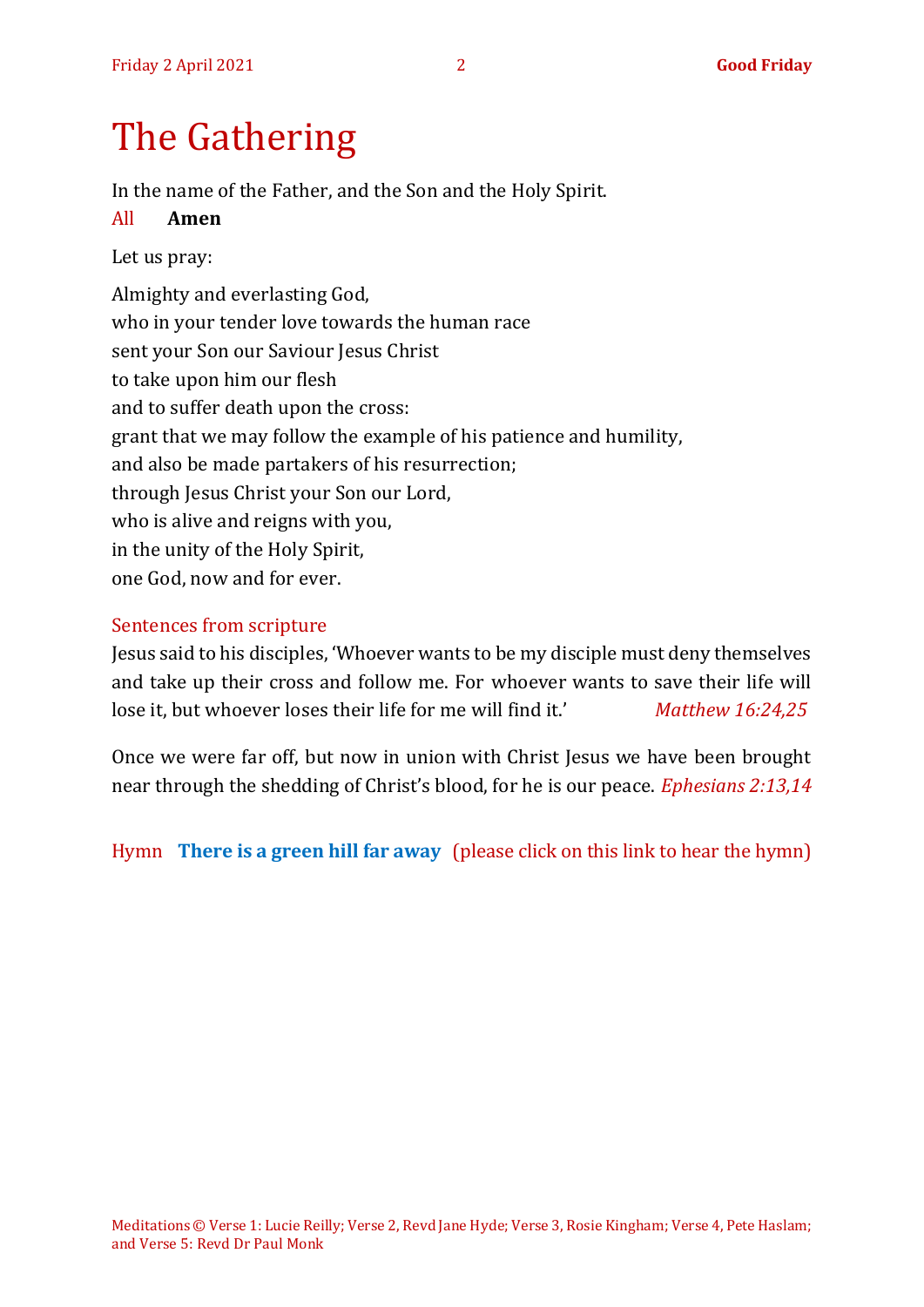#### <span id="page-2-0"></span>**Verse one**

The dear Lord was crucified, who died to save us all

**1 There is a green hill far away, without a city wall, where the dear Lord was crucified, who died to save us all.**

A cross on a green hill far away sounds more peaceful, tranquil and picturesque than what we hear the Gospel referring to 'The Place of the Skull' or Golgotha.

Jerusalem considered itself to be a holy city and its holiest place was, of course, the Temple. Being holy meant that certain things could not take place within its walls. Everything impure should be cast out, disowned, and kept outside its walls. That's why the Gospel emphasises Jesus being taken outside the city to be snuffed out. He was executed outside the city walls because that's where they put everything unclean: 'outside' is where you put rubbish dumps, outcasts, and graveyards.

The Jewish leaders ordered that Jesus be taken outside the city wall and (no doubt) thought they were cleansing their city of blasphemous impurity. He died so the sin would die with him. Ironically, Jesus took *their* impurity on himself when he was crucified. That was his way of satisfying God's love for us all.

[Hebrews 13](https://biblia.com/bible/niv/Heb%2013.11%E2%80%9313) draws parallels between Jesus and rituals from the Old Testament, where the carcasses of sacrificed animals were taken outside the city, especially on the day of atonement.

<sup>11</sup>–13The high priest carries the blood of animals into the Most Holy Place as a sin offering, but the bodies are burned outside the camp. And so Jesus also suffered outside the city gate to make the people holy through his own blood. Let us, then, go to him outside the camp, bearing the disgrace he bore.

That Jesus died outside the city caused an alarming inversion. If Jesus died on an unclean hilltop and thereby made it clean, then the hilltop was cleaner than Jerusalem. The outside was better than the inside. Jesus was healing those of us outside the Temple.: placing the Cross in a dirty graveyard is a visual metaphor for the truth that anyone can have access to God: Christians and Muslims, Jews and atheists, those who don't know. It doesn't matter where we start from because in a sense we all start from the same place of uncleanliness. All can be saved through the blood of Jesus. The dear Lord was crucified, who died to save us all

**1 There is a green hill far away, without a city wall, where the dear Lord was crucified, who died to save us all.**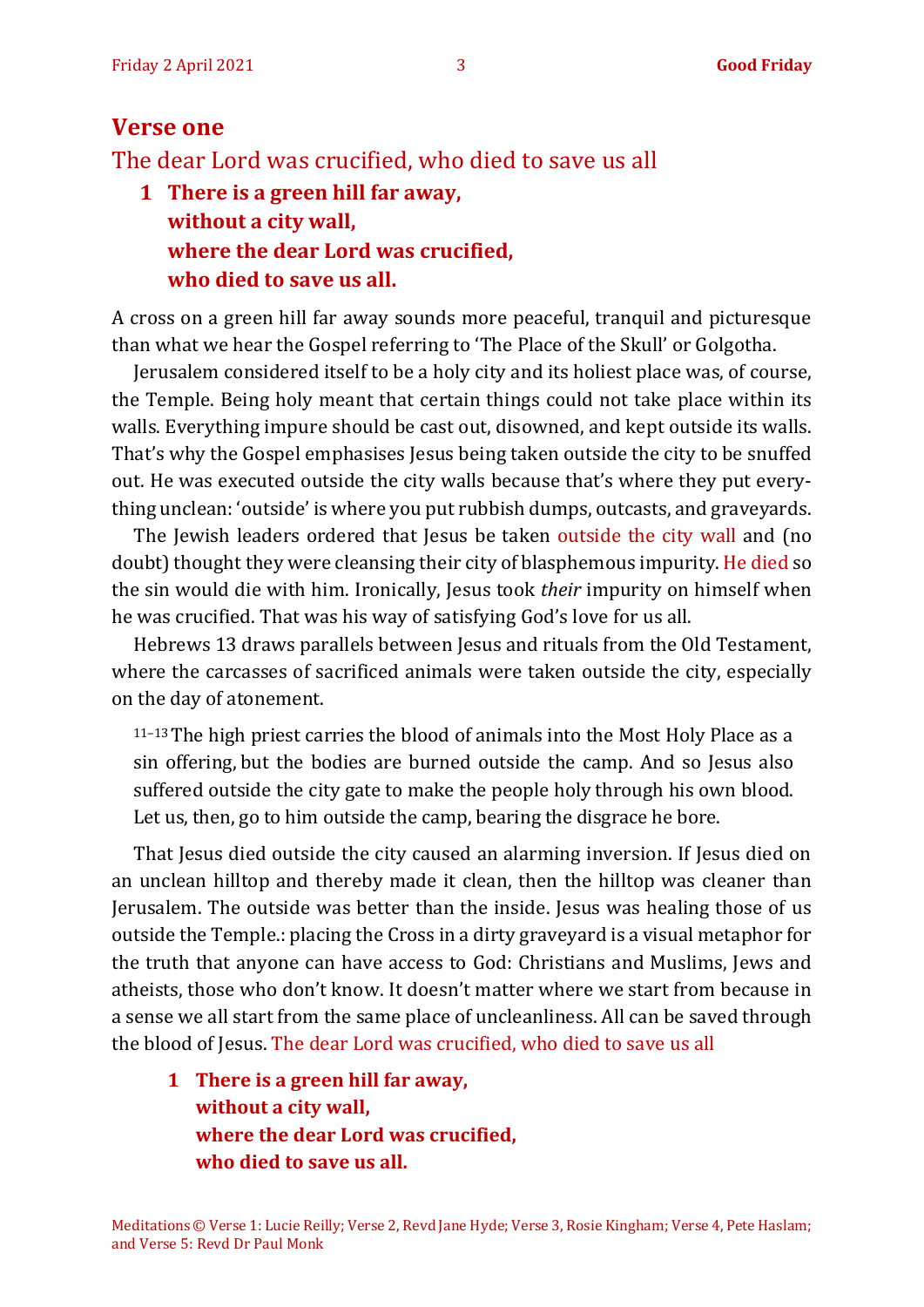#### Let us pray:

Lord of all life and power, who through the mighty resurrection of your Son overcame the old order of sin and death to make all things new in him: grant that we, being dead to sin and alive to you in Jesus Christ, may reign with him in glory; to whom with you and the Holy Spirit be praise and honour, glory and might, now and in all eternity. *Collect for Easter Day*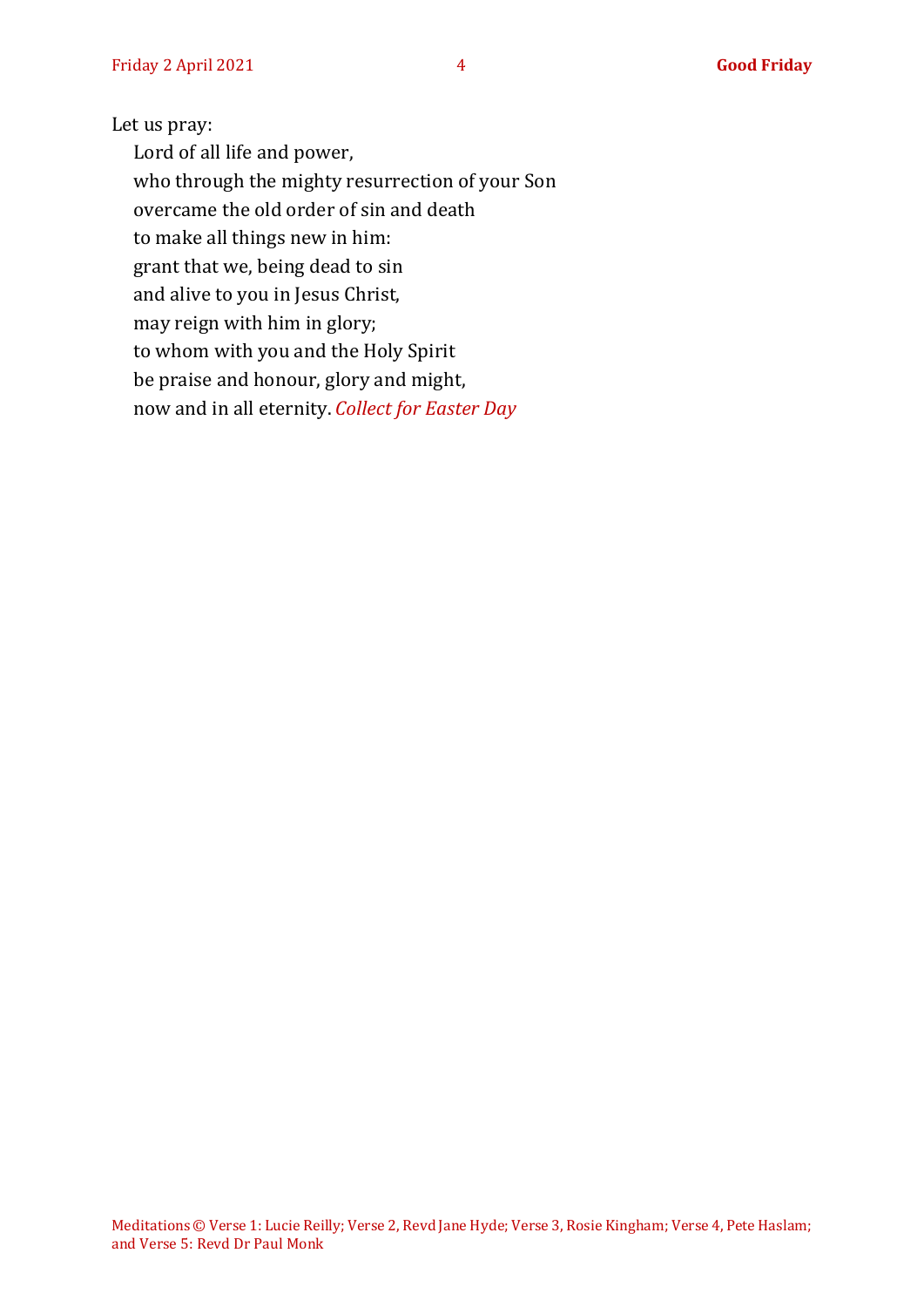## <span id="page-4-0"></span>**Verse two**

We believe it was for us he hung and suffered there

**2 We may not know, we cannot tell, what pains he had to bear; but we believe it was for us he hung and suffered there.**

Contrary to what the hymn writer says, I think that we have a pretty good idea of the suffering and pain that Christ bore on the Cross. His contemporaries would certainly have witnessed the agony of crucifixion, after all it was intentionally a very public and humiliating way to die. The Roman authorities wanted those who were subject to their rule to see, hear and feel what would be their fate if any chose to break the law.

Nowadays we can search the internet to discover the physical effects of crucifixion. We *can* know what happens to the body, and how death occurs as the victim —already weakened by beatings and the exertion of having to carry the instrument of their torture to the place of execution—is slowly and painfully asphyxiated over many hours.

 The Bible itself contains prophesy of the kind of pain and suffering that the Messiah will undergo. Isaiah contains passages used by Handel in his great oratorio *The Messiah.*

*He gave his back to the smiters, and His cheeks to them that plucked off His hair: He hid not His face from shame and spitting. (Is 50:6)*

*He was wounded for our transgressions, He was bruised for our iniquities; the chastisement of our peace was upon Him. (Is 53:5)*

As well as the physical pain, however, Jesus also suffered emotional pain. The pain of seeing his little band of followers in all their human frailty, weakness and misunderstanding. Those closest to him who could not stay awake with him at Gethsemane … the betrayal of Judas … the denials of Peter … the absence of all but one of his disciples at the foot of the Cross. Again Isaiah prophesies: *'He was despised and rejected of men, a man of sorrows and acquainted with grief' (Is 53:3)*

But we, ourselves, also know at times, physical pain and the pain of sorrow and grief … of disappointment and humiliation ... of despair and hopelessness. To live is to experience the ups and downs of life, so I think it is hugely important, therefore, to recognise that we *can* know at least something of our Lord's suffering otherwise we would not be able to see (in his real, fully human, life) experiences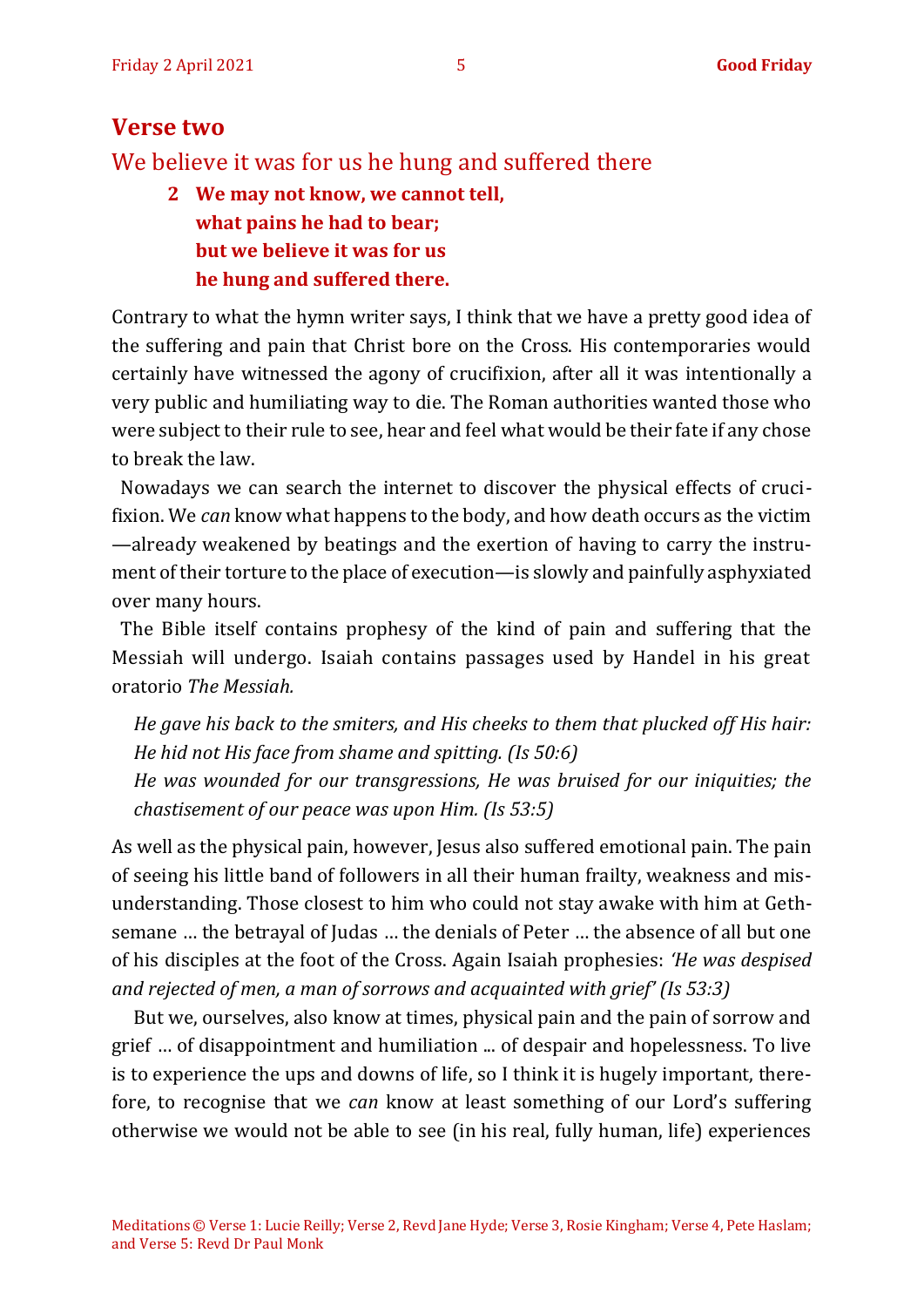like our own. His humanity is a vital part of our response to him as God. *'Surely, He hath borne our griefs and carried our sorrows!' (Is 53:4)*

We do believe it was for us he hung and suffered there. And in him we are called to see a mirror of our own lives and how we can live as a reflection of his love and willing sacrifice.

# **2 We may not know, we cannot tell, what pains he had to bear; but we believe it was for us he hung and suffered there.**

Let us pray:

God of Life, who for our redemption gave your only-begotten Son to the death of the cross, and by his glorious resurrection have delivered us from the power of our enemy: grant us so to die daily to sin, that we may evermore live with him in the joy of his risen life; through Jesus Christ our Lord. *Post communion Collect for Easter Day*

Meditations © Verse 1: Lucie Reilly; Verse 2, Revd Jane Hyde; Verse 3, Rosie Kingham; Verse 4, Pete Haslam; and Verse 5: Revd Dr Paul Monk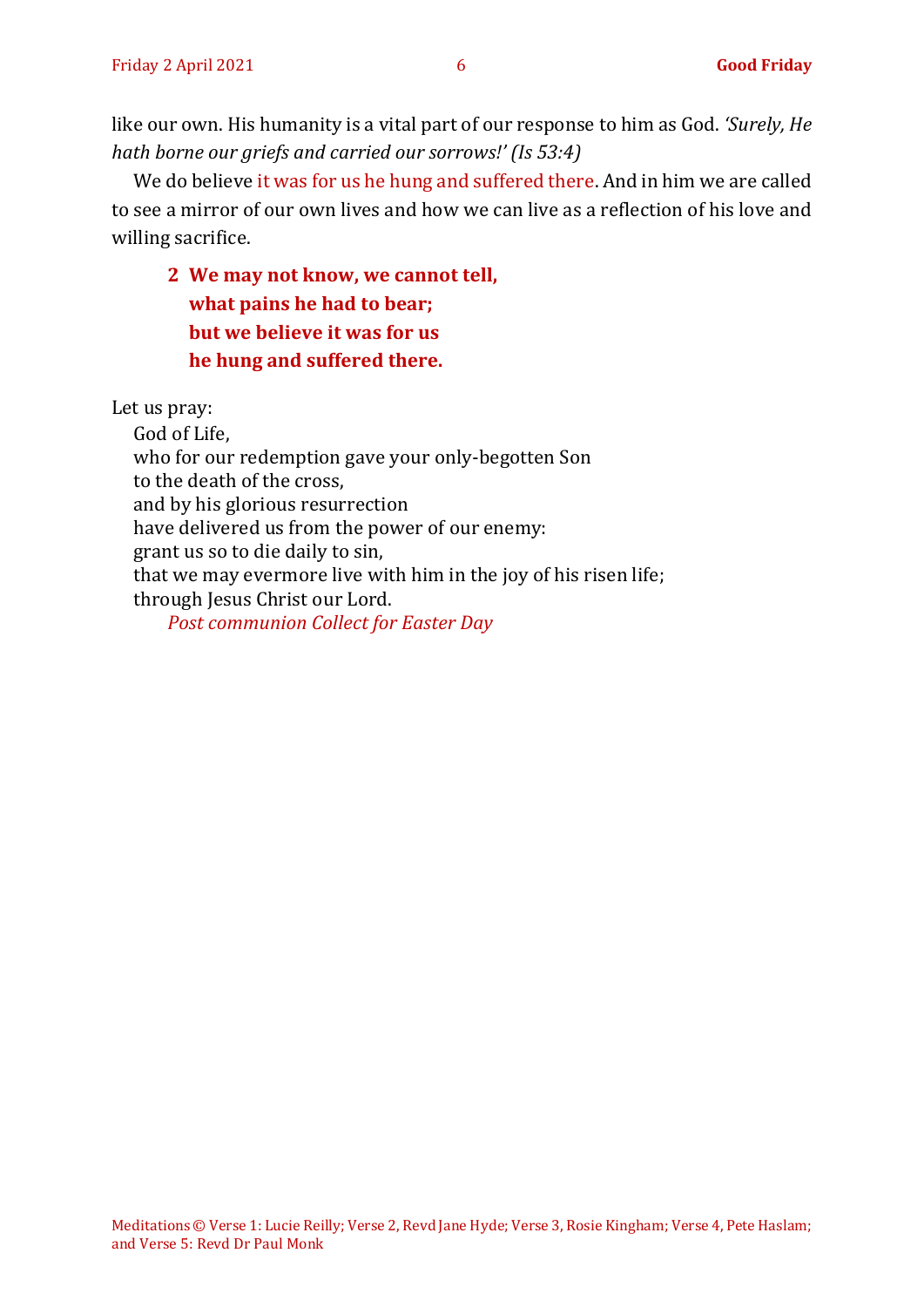## <span id="page-6-0"></span>**Verse three**

Saved by his precious blood

## **3 He died that we might be forgiv'n, he died to make us good, that we might go at last to heav'n, saved by his precious blood.**

The idea of sacrifice for sin was well-established in Jewish law and history. In Egypt, the Jews had to sacrifice a lamb without blemish and smear its blood on their door so the Angel of Death would pass over. Aaron and other priests sacrificed bulls and goats as sin offerings in the temple. They also laid the sins of the people on a goat then set it free in the desert, so it took their sins away (hence the word 'scapegoat'). But it wasn't enough—humankind, even God's chosen people, had got so far away from God that the relationship was broken, and we couldn't reset it on our own. Heaven was out of reach. It wasn't enough because the sacrifices were all wrong—how could our sin be made clean by killing something else?

So God sacrificed Himself. In human form, without blemish, he let Himself be killed, so the sins of humankind could be cleansed, and the relationship between God and humankind could be restored. The blood He shed, that we drink at the altar, is a constant renewal of that relationship. And as He died, alone, he became the scapegoat, the innocent bearer of all our sins. As a result of His sacrifice, we can come to Him sinful and go away cleansed, refreshed, reset in His service—good again. And again, and again, as often as we need, because the perfect Lamb has brought us back to God and restored the path to Heaven.

## **3 He died that we might be forgiv'n, he died to make us good, that we might go at last to heav'n, saved by his precious blood.**

Almighty and everlasting God, you hate nothing you have made and forgive the sins of all who are penitent: Create and make in us new and contrite hearts, that we, worthily lamenting our sins and acknowledging our wretchedness, may obtain of you, the God of all mercy, perfect remission and forgiveness; through Jesus Christ our Lord, who lives and reigns with you and the Holy Spirit, one God, for ever and ever. Amen. *The Collect for Ash Wednesday*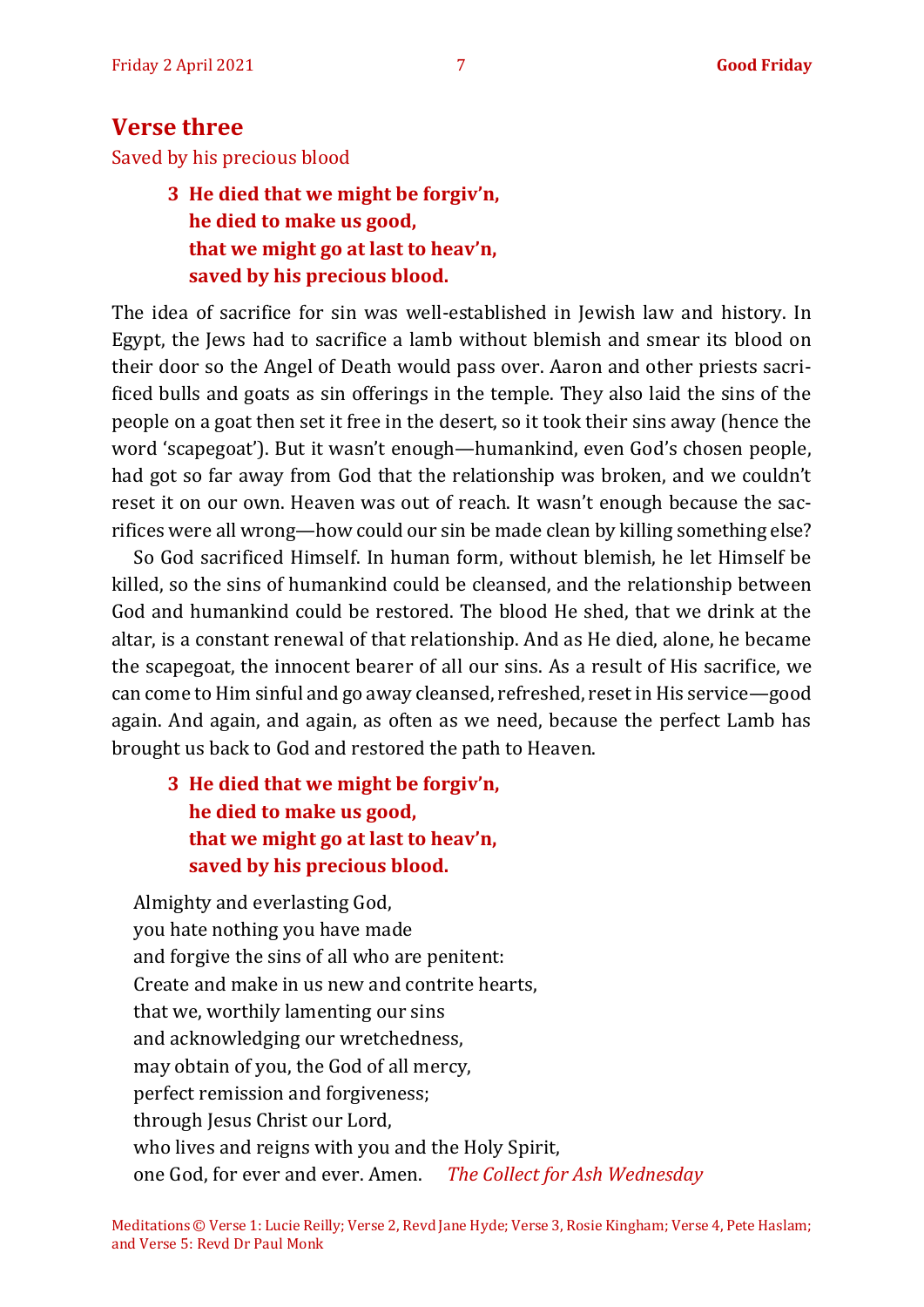# <span id="page-7-0"></span>**Verse four** Good enough to pay the price of sin

# **4 There was no other good enough to pay the price of sin; he only could unlock the gate of heav'n, and let us in.**

Question: 'What is the definition of sin?'

The word 'sin' has been used both in the titles of a recent BBC drama and was used earlier in the title of an 1980's pop song by the *Pet Shop Boys*. But yet the answer: is described in the Bible as transgression of the law of God and rebellion against God. Sin had its beginning with Lucifer, probably the most beautiful and powerful of the angels. Not content with his position, he desired to be higher than God, and that was his downfall, and the beginning of sin. Renamed Satan, he brought sin to the human race in the Garden of Eden, where he tempted Adam and Eve with the same enticement, 'you shall be like God.' Genesis 3 describes Adam and Eve's rebellion against God and against His command. Since that time, sin has been passed down through all the generations of mankind and we, Adam's descendants, have inherited sin from him. Romans 5 tells us that through Adam sin entered the world, and so death was passed on to all men because 'the wages of sin is death.'

Through Adam, the inherent inclination to sin entered the human race, and human beings became sinners by nature. When Adam sinned, his inner nature was transformed by his sin of rebellion, bringing to him spiritual death and depravity which would be passed on to all who came after him. We are sinners not because we sin; rather, we sin because we are born sinners. This passed-on depravity is known as inherited sin. Just as we inherit physical characteristics from our parents, we inherit our sinful natures from Adam. King David lamented this condition of fallen human nature in Psalm 51:5, 'Surely I was sinful at birth, sinful from the time my mother conceived me.'

Another type of sin is known as imputed sin. Used in both financial and legal settings, the Greek word translated 'imputed' means 'to take something that belongs to someone and credit it to another's account.' Before the Law of Moses was given, sin was not imputed to man, although men were still sinners because of inherited sin. After the Law was given, sins committed in violation of the Law were then accounted to them. All humans, from Adam to Moses, were subject to death, not because of their sinful acts against the Mosaic Law but because of their own inherited sinful nature. After Moses, humans were subject to death both because of inherited sin from Adam and imputed sin from violating the laws of God.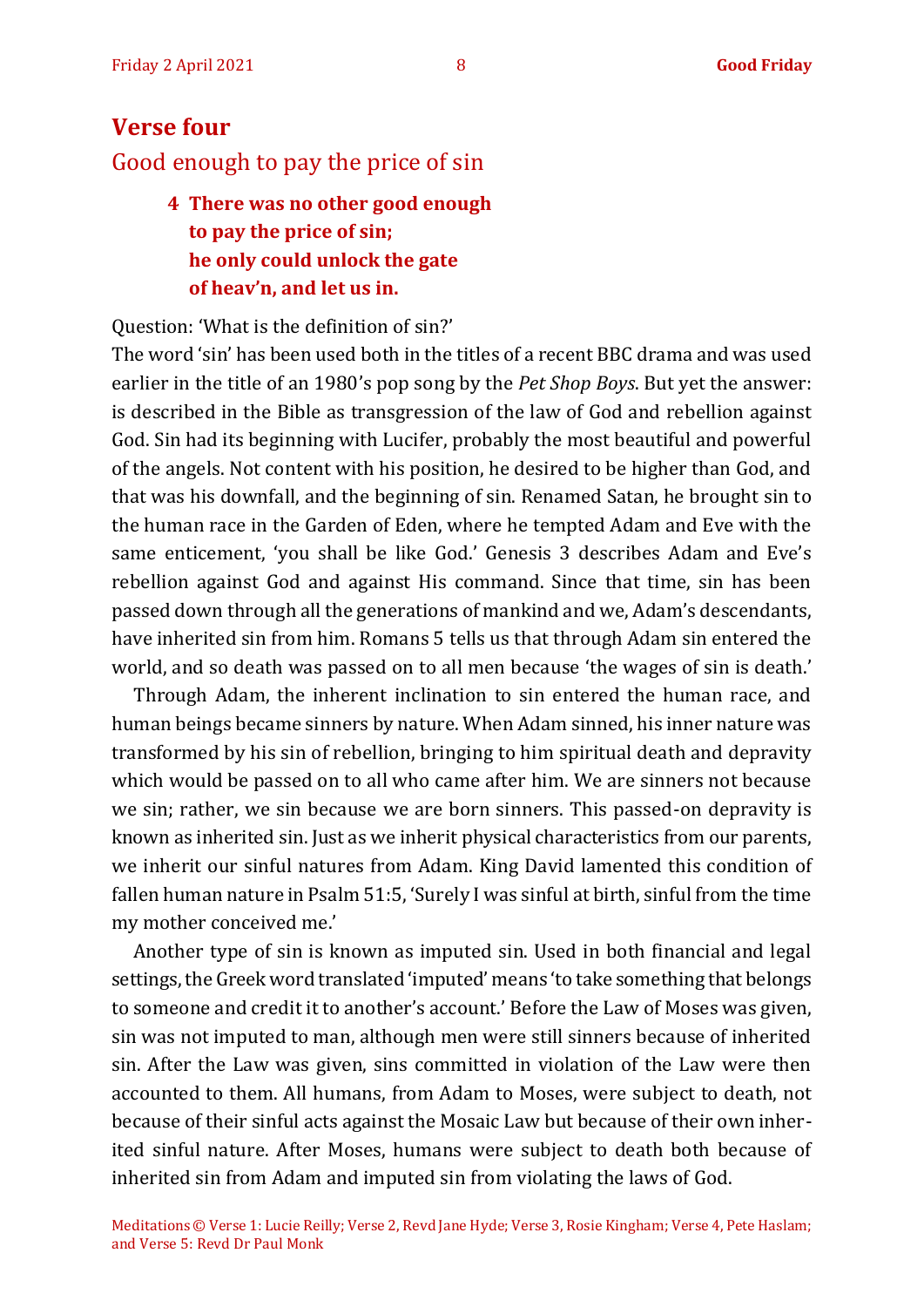God used the principle of imputation to benefit mankind when He imputed the sin of believers to the account of Jesus Christ, who paid the penalty for that sin death—on the cross. Passing our sin to Jesus, God treated Him as if He were a sinner, though He was not, and had Him die for the sins of the entire world. It is important to understand that sin was passed to Him, but He did not inherit it from Adam. He bore the penalty for sin, but He never became a sinner. His pure and perfect nature was untouched by sin. He was treated as though He were guilty of all the sins ever committed by the human race, even though He committed none. In exchange, God forwarded the righteousness of Christ to believers and credited our accounts with His righteousness, just as He had credited our sins to Christ's account.

A third type of sin is personal sin, that which is committed every day by every human being. Because we have inherited a sin nature from Adam, we commit individual, personal sins, everything from seemingly innocent untruths to murder. Those who have not placed their faith in Jesus Christ must pay the penalty for these personal sins, as well as inherited and imputed sin. However, believers have been freed from the eternal penalty of sin—hell and spiritual death—but now we also have the power to resist sinning. Now we can choose whether or not to commit personal sins because we have the power to resist sin through the Holy Spirit who dwells within us, sanctifying and convicting us of our sins when we do commit them. Once we confess our personal sins to God and ask forgiveness for them, we are restored to perfect fellowship and communion with Him. 'If we confess our sins, He is faithful and just to forgive us our sins and cleanse us from all unrighteousness'.

We are all three times condemned due to inherited sin, imputed sin, and personal sin. The only just penalty for this sin is death, not just physical death but eternal death. Thankfully, inherited sin, imputed sin, and personal sin have all been crucified on the cross of Jesus, and now by faith in Jesus Christ as the Saviour who has opened the gates of Heaven 'we have redemption through His blood, the forgiveness of sins, according to the riches of His grace'.

**4 There was no other good enough to pay the price of sin; he only could unlock the gate of heav'n, and let us in.**

Let us pray:

O God, whose beauty is beyond our imagining and whose power we cannot comprehend: show us your glory as far as we can grasp it, and shield us from knowing more than we can bear until we may look upon you without fear; through Jesus Christ our Saviour. *Post Communion Collect for Trinity 3*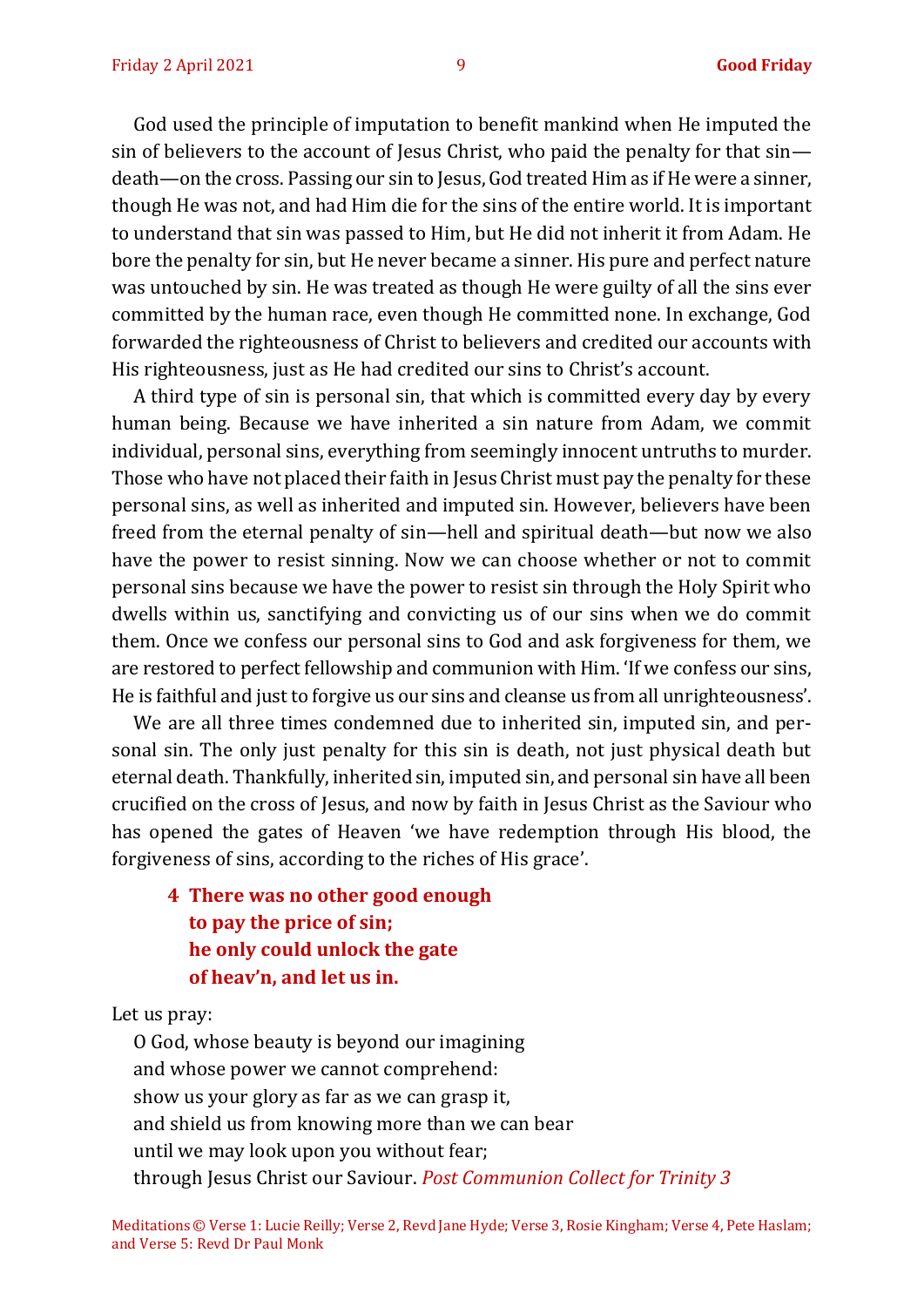# <span id="page-9-0"></span>**Verse five** Dearly, dearly has he loved

# **5 O dearly, dearly has he loved, and we must love him too, and trust in his redeeming blood, and try his works to do.**

Jesus understood how the petty jealousies and the execution he would soon suffer were a symptom of the greatest problem besetting humankind—we do not love.

Having seen to the core of the problem he responded by giving the new and greatest commandment, 'Love one another as I have loved you.' That's why Jesus himself loved. O dearly, dearly has he loved.

But let's not put the cart before the horse. Jesus didn't love simply to please God. He loved (and commanded love) because the divinity in his soul knew God *and God is love*. Because God is love, every time a human heart dares to love it allows entry to God. Our love is, then, a demonstration proof positive of God living at our core. Every glimmer of love is a symptom of God displaying Himself through us. Someone will see a glimpse of God each time we dare to love. That's the first reason why we're told to love. As the Carmelite Jessica Powers said,

The soul that walks where the wind of the Spirit blows turns like a wandering weather-vane toward love.

Dearly, dearly has he loved … and we must love him too. Most of us who love seem to prefer loving in a half-hearted, luke-warm way. I speak for myself: my love is an insipid thing; it's a limp parody of his. It's like the light of a candle beside an arclight, or a match beside an oxy-acetylene torch so we need our love to grow.

Every child enters school to learn things. He or she starts with sounds, then letters, then words, then sentences, and will continue till they master a thousand and one things and concepts. The simple sounds taught to a three-year old are the instilled means; thought and learning and betterment are the exalted ends. In just the same way, the love that is God is the means and full-scale knowledge of God is the intended end. We love in order to know God. And we actually get to know Him through learning how to love. Jesus tells us to love because he wants us to know God.

But loving God is still quite hard. How do we do it? One of the better spiritual writers of the sixteenth century said, 'Go to the places where there is no love and love will be found there'. He meant that God lives in our souls and actually accompanies us, so everywhere we go has the potential to become a place of love—God's love—*because* we're there. Christianity becomes a way of allowing God to act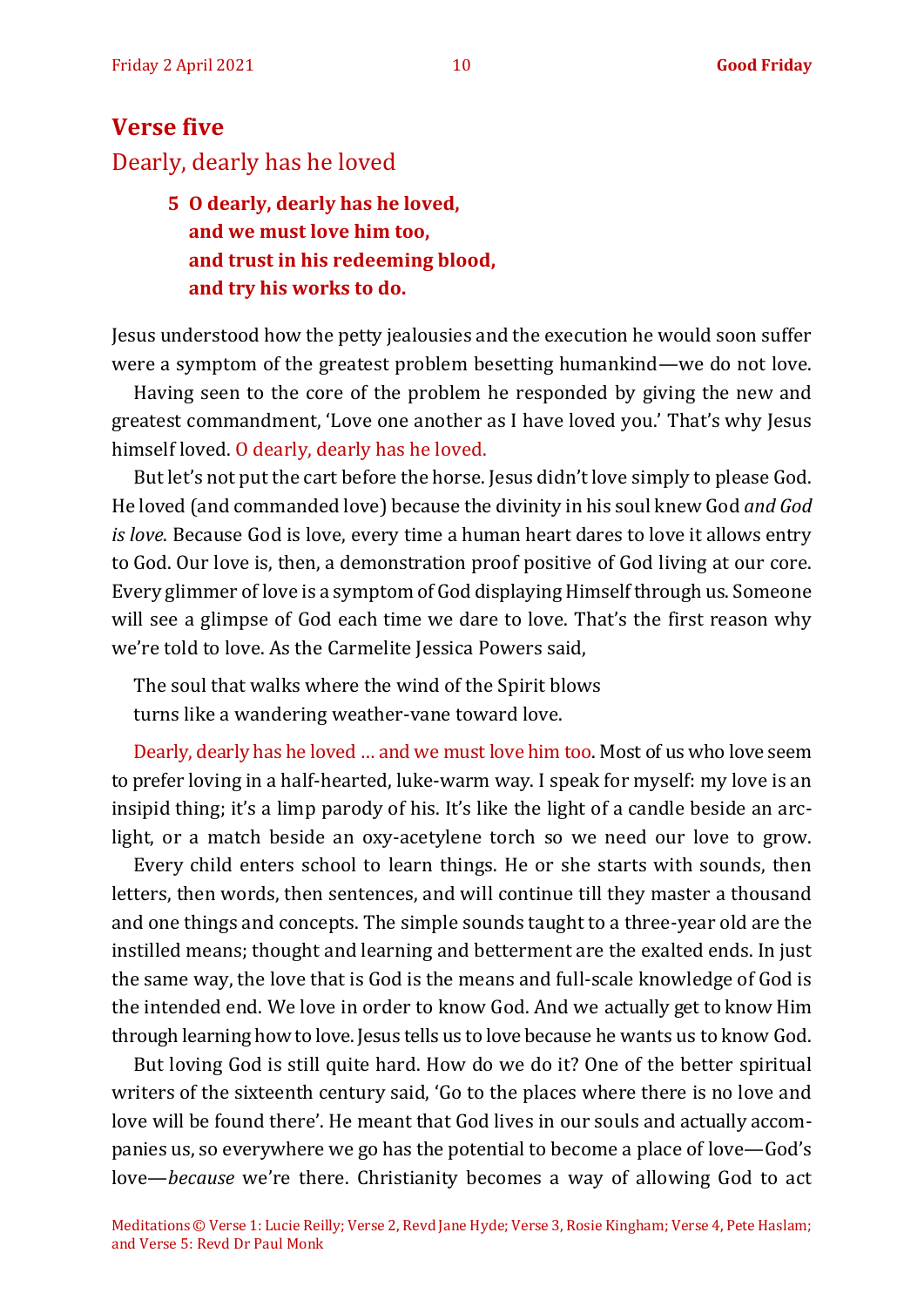through us; and the response He propels us toward is always an expression of love.

Exploring God like this requires trust. Our discipleship grows when we truly trust in his redeeming blood and try his works to do. So will our love. Jessica Powers again: 'To live with the Spirit of God is to be a lover. It is becoming love.'

A loving God would not tell me to love Him merely as a way of me knowing Him, though it is a good start. An infinite God would want more than that. God wants everyone to love Him. He therefore wants maximal visibility. To that end, God wants all of us to love. That love needs to be prodigal, maxed out, showered, lavished, indiscriminate, spread painfully wide. In short, it needs to be entirely Christlike.

It's time to revisit our beginning and see it for what it is, maybe for the first time. We create a different pattern when we turn the kaleidoscope of faith. It turns out that we don't love because we don't have God in our souls. Jesus died to create for us a new way in which God can finally dwell in us. The dynamo of atonement creates forgiveness. God lives in us in response to that forgiveness. God loves through us in response to that living in us. Jesus new commandment to love is therefore, in reality, telling us to be filled with God: 'A new commandment I give unto you, that you be as filled with God as I am'.

**5 O dearly, dearly has he loved, and we must love him too, and trust in his redeeming blood, and try his works to do.**

Let us pray:

Christ, who bitter agony was watched from afar by women: enable us to follow the example of their persistent love; that, being steadfast in the face of horror, we may know the place of resurrection, in your name. Amen

Collect for Good Friday, *All Desires Known*, Janet Morley